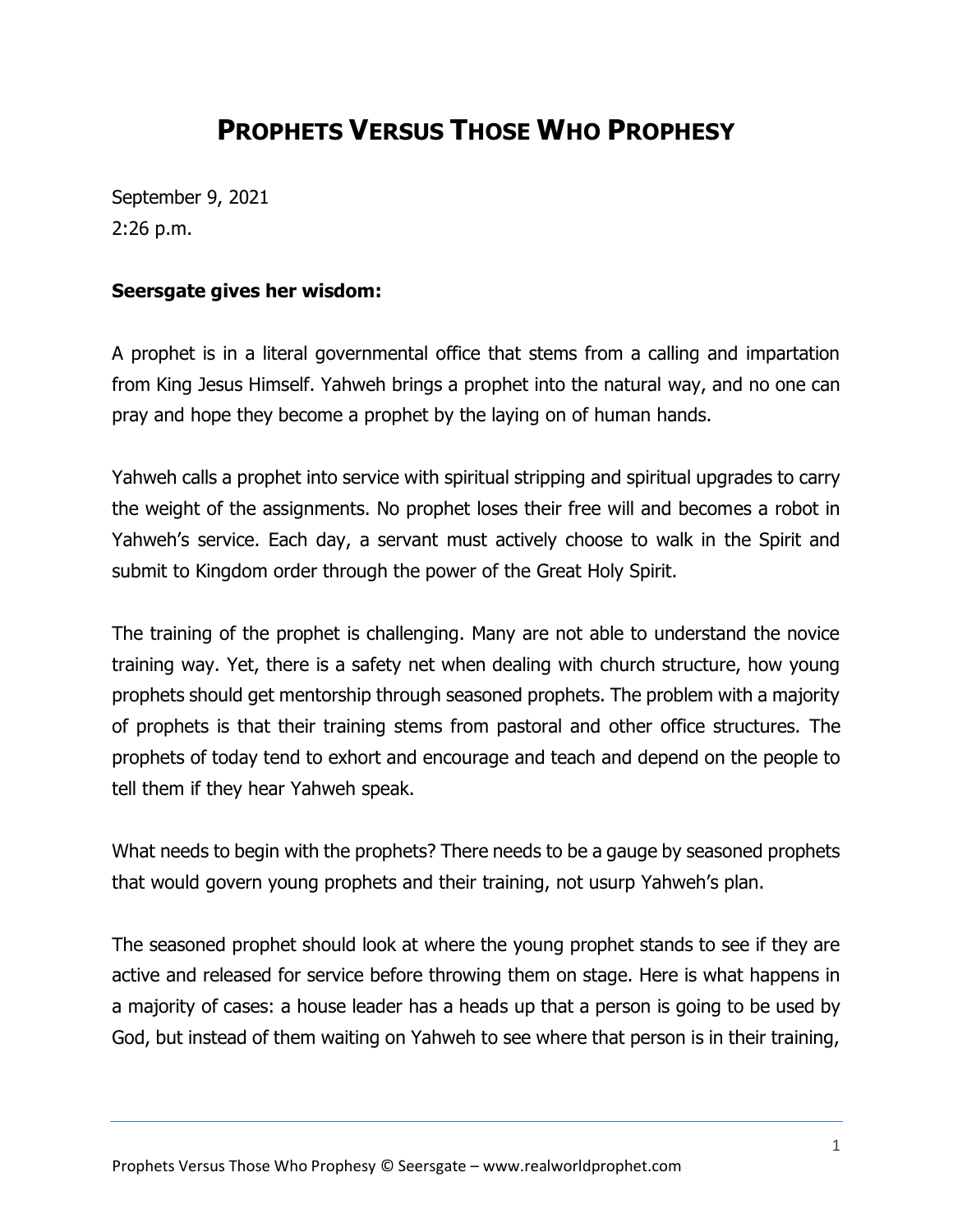that leader puts them on the platform and gives them a natural license to speak, but Yahweh hasn't finished preparing them for service.

The novice may even go to seminary or attend in-house training to lead, yet Yahweh hasn't given the covenant for provision, protection, and power. And so, this flesh-filled novice with no spiritual breaking, lacking in real Kingdom power, is pushed to the front, expected to operate as a licensed officer in the court of Yahweh.

A dangerous plan, yet I have watched it happen over and over with those in the public eye. And then they take the prophet under their counsel, spank them on the hand and say, "Now, don't sin anymore. Did you learn your lesson? Did you repent? Now, go back up there and minister," not seeing that they are setting that novice up for failure all over again.

I can recount a time where I told someone that I was sure I was ready for service. And the leader told me that I wasn't. I disagreed with her, and it was a good plan that she did not listen to my way. I had not entered my Cave training, nor was I aware that there was one. I had gotten encouraging words from others, telling me that God would use me and that I would be this and that.

I had so many spiritual treats from Yahweh, and I could not imagine life being any better. That was around twenty years ago. I was in the wooing stage with Yahweh. He wanted to get my attention and awaken my spirit to the unseen realm, to how the ways of the spirit realm operated.

I was so wrong to assume I was ready without dealing with my flesh and have spiritual stripping with Yahweh. Many lonely nights, I was crying out to Yahweh to understand the process of breaking under His mighty hand. What if someone pushed me on stage twenty years ago and said, "Now, operate as a prophet. You are called that. Go for it!" No matter how much human support I would have taken in would have prepared me for the spiritual warfare of walking in an office with no spiritual backing.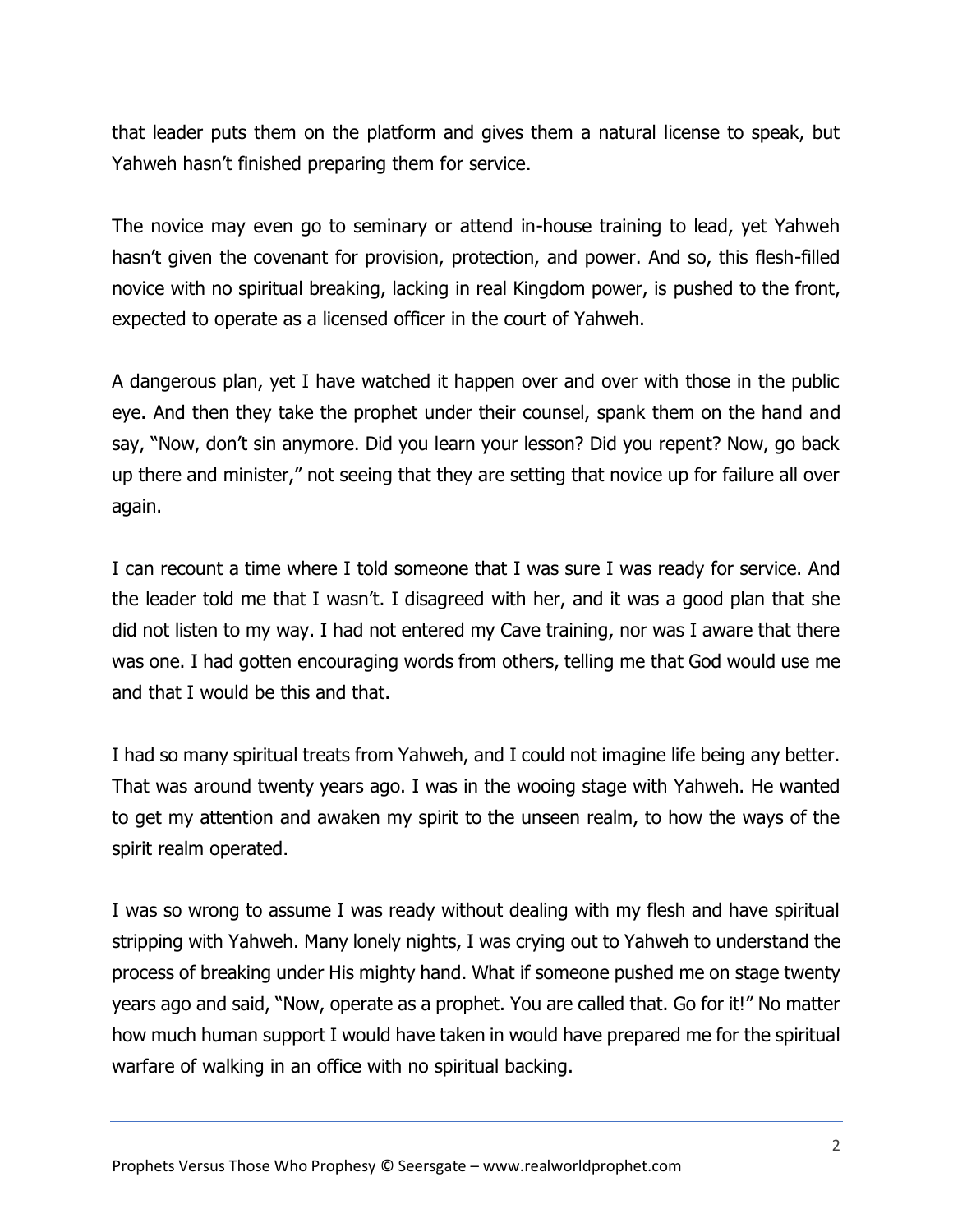Here is what is going on in the church outlets: Weekend activation classes tell the regular church member, "Hey! Stop by. Pay this minimal fee, and you too can prophesy. Yay!" And here are the people, hungry for any form of spiritual engagement, tired of hearing about their friend having a touch from God, and they did not. So, now they go there with anticipation with the name they recognize, thinking that because they have heard of that person, maybe there is something they can get from them.

They say to themselves, "If that well-known person prays, maybe I can get it, whatever anointing they have."

Then in the "activation" service, the guest speaker tells everyone to pray this prayer, gather in groups, and start saying whatever comes to mind. What a dangerous practice!!! I've seen this happen.

I have attended more than one of those plans in my life at church outlets. And some are genuinely longing for more of God, more of His presence, thinking that if God talks to the speaker that way, surely, He will do the same with them.

But understand me, God does not speak to all in the Kingdom as if they are prophets, and even those in the office gift may hear Yahweh say His will through other forms of communication, such as visions and dreams. Yahweh's written Word gives a firm foundation as to what Yahweh's will is, and at the same time, it was the Great Way's Spirit that called you into the Kingdom by the hearing of the Word of God.

The Great Holy Spirit brings all who seek Yahweh's plan of salvation into the Body of Christ. So, there may not be a whisper that you hear, but know that God the Great Holy Spirit still guides you and will bring peace through King Jesus in your daily living.

And prophets must wait upon Yahweh for a message, not say what sounds good. To be a prophet takes more than having a title, and they must only share what the Great Holy